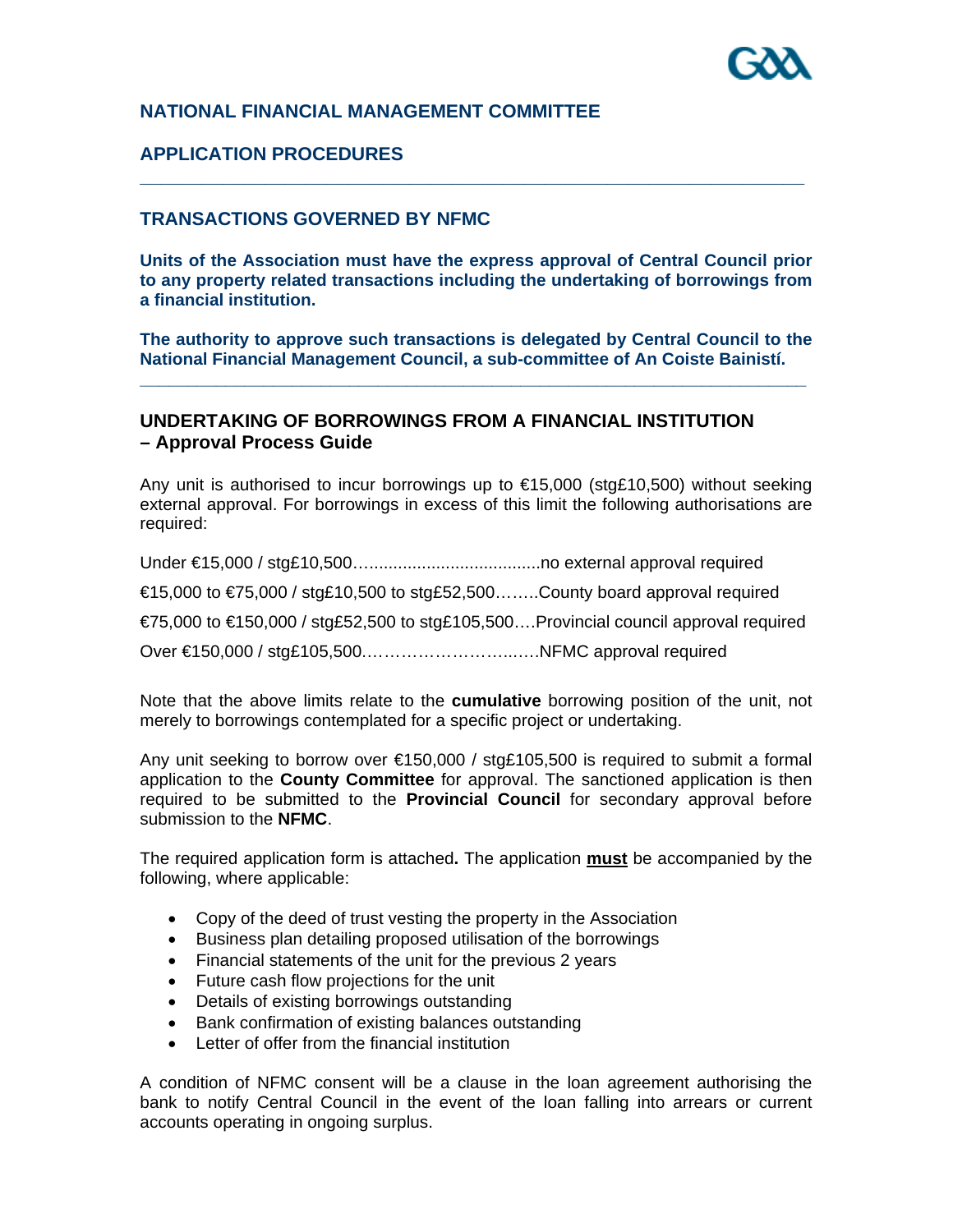

The letter of borrowing authorisation will, if relevant, explicitly authorise the trustees of the borrowing unit to mortgage or charge any or all of the real property of the unit as security. The letter of borrowing authorisation must not be construed as a guarantee from Central Council.

In recognition of the fact that this arrangement will foster good banking practice by GAA units the principal lending institutions have agreed to facilitate this policy and will not advance funds without the appropriate level of authorisation.

The unit will be notified in advance of the NFMC meeting which will consider the proposal. The decision of the NFMC, and the authorisation letter if applicable, will be notified to the unit in writing within 10 working days of the meeting, and copied to the county and provincial bodies involved.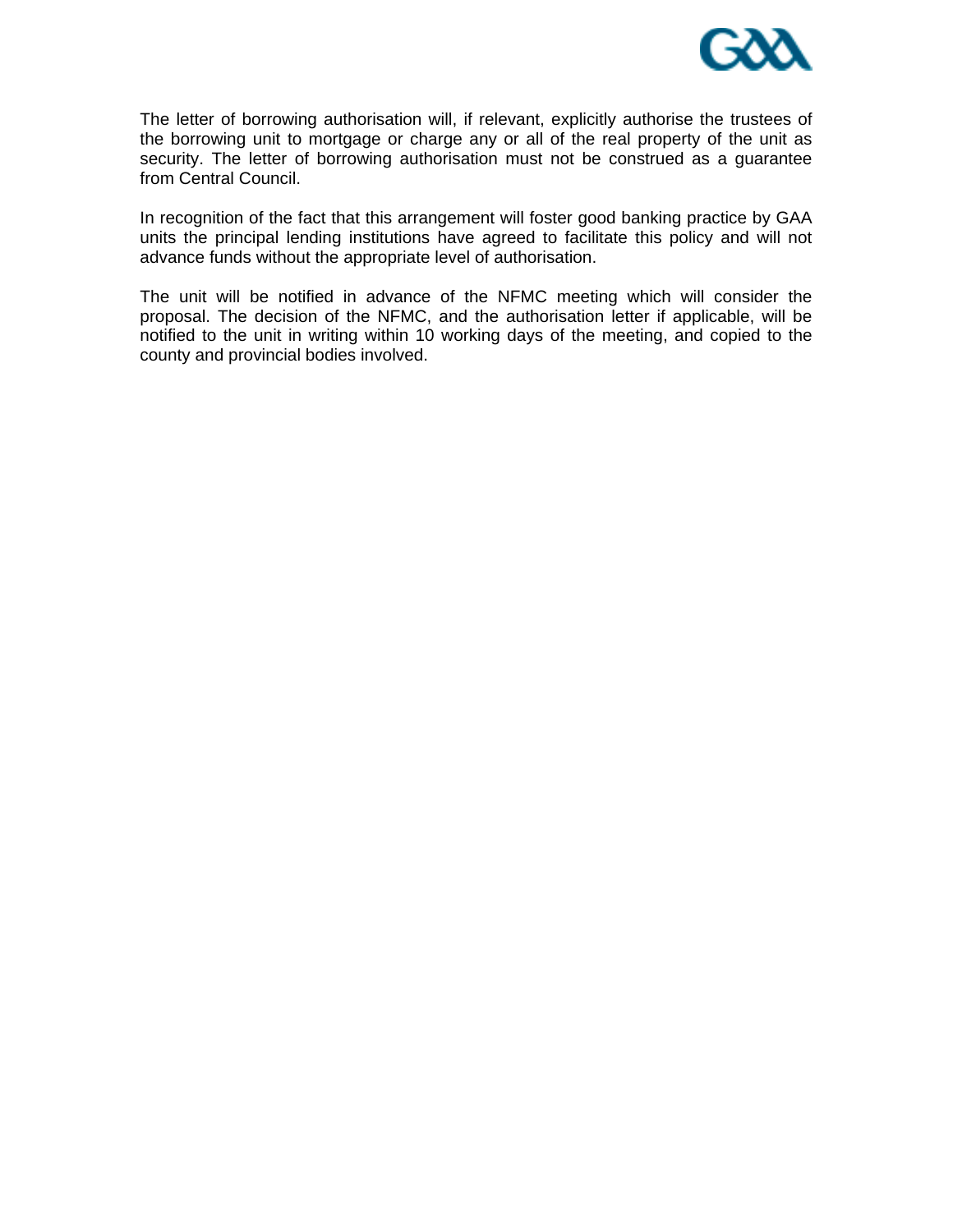# *APPROVAL FORM* **CASE REFERENCE** *BORROWING FROM A FINANCIAL INSTITUTION*



| Page 1 of |  |  |
|-----------|--|--|
|           |  |  |

*CLUB/COUNTY DETAILS*

| <b>1 CLUB/COUNTY NAME:</b>  |  |
|-----------------------------|--|
| 2 ADDRESS:                  |  |
|                             |  |
| <b>3 SECRETARY'S NAME:</b>  |  |
| <b>SECRETARY'S ADDRESS:</b> |  |
|                             |  |
| <b>CONTACT NUMBER:</b>      |  |

### *PROJECT DETAILS*

| <b>4 PURPOSE OF BORROWINGS:</b> |  |
|---------------------------------|--|
|                                 |  |
|                                 |  |
|                                 |  |
|                                 |  |
|                                 |  |
|                                 |  |
|                                 |  |
|                                 |  |
|                                 |  |
|                                 |  |
|                                 |  |

#### *LEGAL DETAILS*

| 5 CHARGE REQUIRED OVER PROPERTY? |  |
|----------------------------------|--|
| <b>6 PROPERTY TRUSTEES:</b>      |  |
|                                  |  |
|                                  |  |
|                                  |  |
|                                  |  |
| <b>7 DATE OF VESTING DEED:</b>   |  |
| <b>8 LEGAL ADVISOR:</b>          |  |